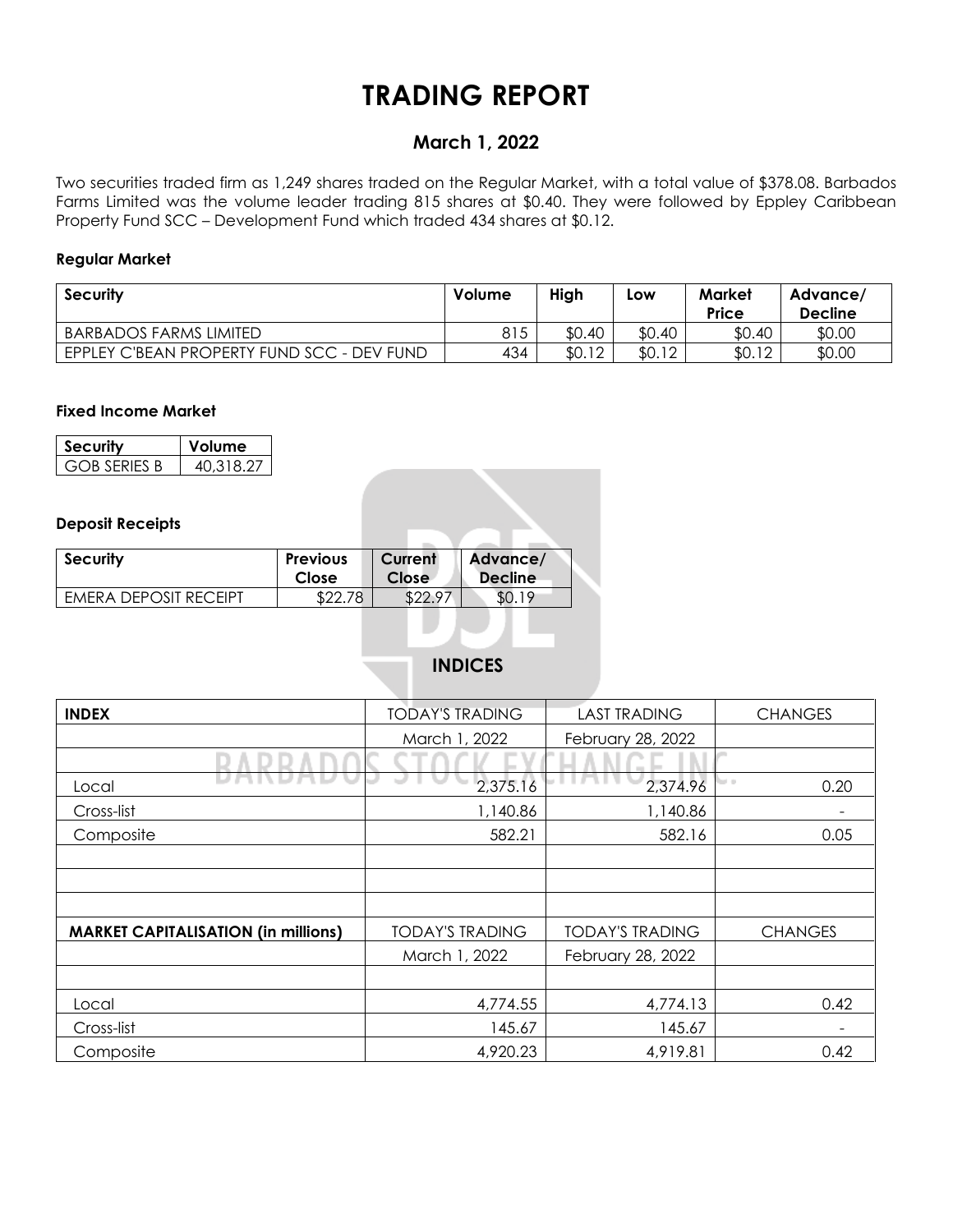### **MUTUAL FUNDS**

| March 1, 2022                                                                            |                                      |   |            |              |            |                             |  |  |  |
|------------------------------------------------------------------------------------------|--------------------------------------|---|------------|--------------|------------|-----------------------------|--|--|--|
| <b>ENDED</b>                                                                             | <b>NAME OF FUND</b>                  |   | <b>NAV</b> | <b>OFFER</b> | <b>BID</b> | <b>NAV</b><br><b>CHANGE</b> |  |  |  |
| 25-Feb-22                                                                                | REPUBLIC CAPITAL GROWTH FUND         | W | 1.3850     |              |            | $-0.0141$                   |  |  |  |
| 25-Feb-22                                                                                | REPUBLIC INCOME FUND                 | W | 1.2331     |              |            | 0.0009                      |  |  |  |
| 25-Feb-22                                                                                | REPUBLIC PROPERTY FUND               | W | 0.6593     |              |            | $-0.0012$                   |  |  |  |
| 18-Feb-22                                                                                | FORTRESS CARIBBEAN GROWTH FUND       | W | 7.6384     | 7.6384       | 7.6384     | $-0.0042$                   |  |  |  |
| 18-Feb-22                                                                                | FORTRESS HIGH INTEREST FUND - ACC.   | W | 2.1092     |              |            | $-0.0010$                   |  |  |  |
| 18-Feb-22                                                                                | FORTRESS HIGH INTEREST FUND - DIST.  | W | 1.0007     |              |            | $-0.0068$                   |  |  |  |
| 31-Jan-22                                                                                | ROYAL FIDELITY SELECT BALANCED FUND  | m | 5.9923     | 5.9923       | 5.8725     | $-0.0500$                   |  |  |  |
| 31-Jan-22                                                                                | ROYAL FIDELITY STRATEGIC GROWTH FUND | m | 1.1362     | 1.1362       | 1.1135     | $-0.0236$                   |  |  |  |
| 31-Jan-22                                                                                | ROYAL FIDELITY PREMIUM INCOME FUND   | m | 1.7080     | 1.7080       | 1.6739     | 0.0086                      |  |  |  |
| 25-Feb-22                                                                                | SAGICOR GLOBAL BALANCED FUND         | W | 2.86       |              |            | $-0.04$                     |  |  |  |
| 25-Feb-22                                                                                | SAGICOR SELECT GROWTH FUND           |   | 1.73       |              |            | $-0.04$                     |  |  |  |
| SAGICOR PREFERRED INCOME FUND<br>25-Feb-22                                               |                                      | W | 0.96       |              |            | $-0.01$                     |  |  |  |
| * Indicates the Fund is currently ex-div   ^ Indicates the Fund values have been revised |                                      |   |            |              |            |                             |  |  |  |

NOTES: QUOTATIONS AND NET ASSET VALUE PER SHARE ARE SUPPLIED BY THE FUND MANAGEMENT. THE OFFERING PRICE INCLUDES NET ASSET VALUE PLUS ENTRY COSTS.

 $m =$  monthly valuation,  $q =$  quarterly valuation,  $w =$  weekly

# **BARBADOS STOCK EXCHANGE INC.**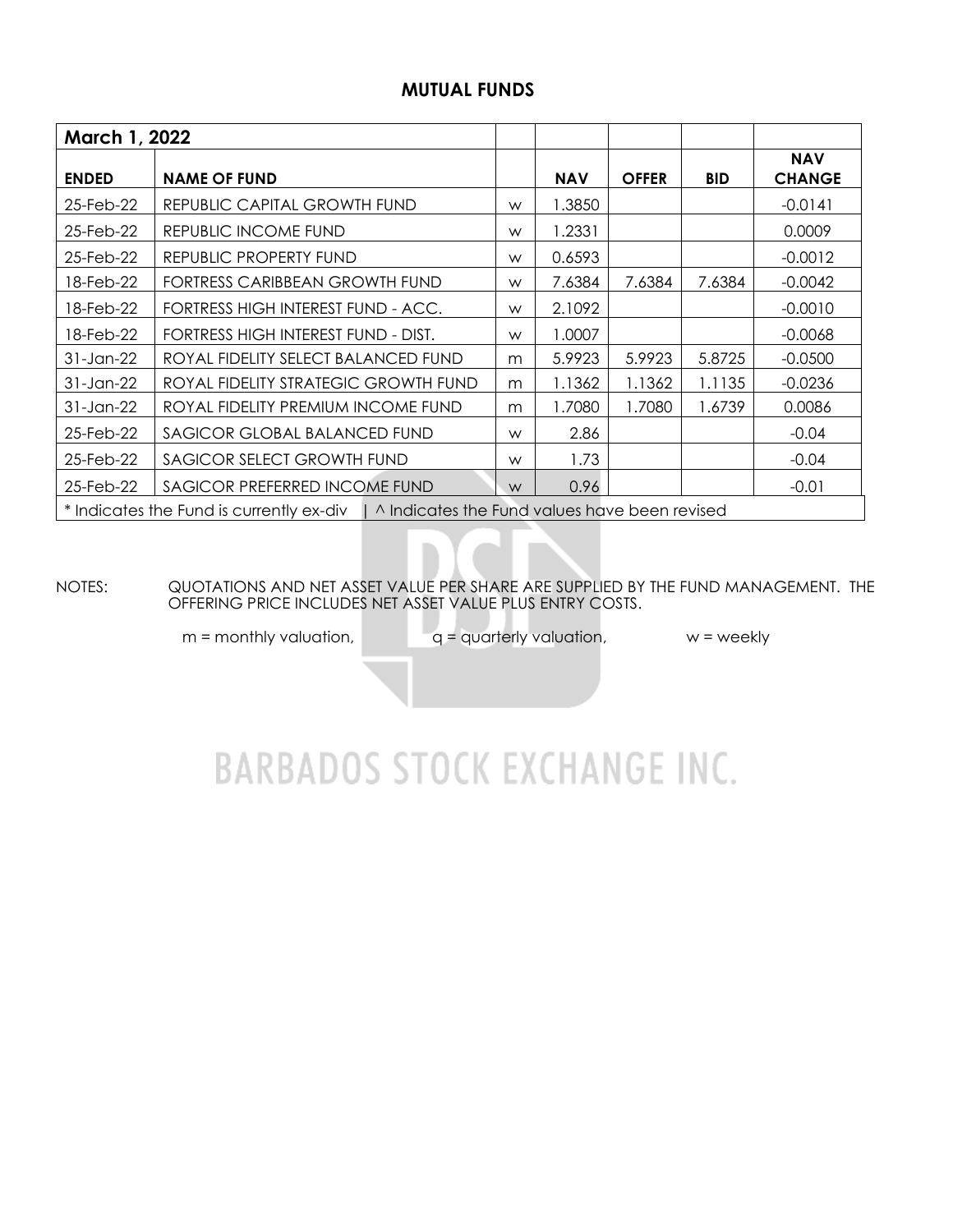#### **NEWS \*\*\*\*\*\*\*\*\*\*\*\*\*\*\*\*\*\*\*\*\*\*\*\*\*\*\*\*\*\*\*\*\***

#### **ANNUAL GENERAL MEETINGS**

**FirstCaribbean International Bank** – Directors have fixed January 24<sup>th</sup>, 2022, as the record date for the determination of shareholders entitled to receive notice of the Annual General Meeting of Shareholders which will be held on March 11th, 2022.

### **BSE NOTICES**

### **COVID-19 PROCEDURAL UPDATE**

Effective **April 19th, 2021**, the offices of the Barbados Stock Exchange Inc. (BSE) and the Barbados Central Securities Depository Inc. (BCSDI) have reopened. Our office hours are **Monday** to **Friday** from **8:00 a.m.** to **4:00 p.m.**

Kindly note that mandatory digital temperature checks and hand sanitizing for all persons entering the building will be enforced. These checks will be conducted on both staff and clients alike by trained personnel. While we acknowledge that every person with fever may not be COVID-19 positive and that some individuals may present without symptoms, please note that any person with a temperature reading of 100˚ F (37.8˚ C) or over will be denied entry to conduct business within our offices.

We wish to thank you in advance for your understanding, however, we must emphasize that this is a necessary step for the protection of staff and clients alike.

### **TRADING SUSPENSION**

The **Barbados Stock Exchange Inc. (BSE)** wishes to advise that due to non-compliance with **Section 4301.1(1)** of the **Rules of the International Securities Market (ISM)** which states, *"The Exchange may suspend trading in or apply to the FSC for an order to delist a security at any time, subject to any terms and conditions it considers appropriate, if the Exchange is of the opinion that: 1) the listed issuer is in violation of the listing rules or the listing agreement"*, trading in the Common Shares of **Shri Karni Holdings Limited** will be suspended with immediate effect on **February 4th, 2022**.

The **Barbados Stock Exchange Inc. (BSE)** wishes to advise that due to non-compliance with **Section 4.01.3** and subject to **Section 3.01.5.(1)(b)** of the Rules of the Barbados Stock Exchange Inc. trading in the Common Shares of **Banks Holdings Limited** were suspended effective **December 10th, 2019**.

The **Barbados Stock Exchange Inc. (BSE)** wishes to advise that due to non-compliance with **Section 4.01.3** and subject to **Section 3.01.5.(1)(b)** of the Rules of the Barbados Stock Exchange Inc. trading in the Common Shares of **Barbados Dairy Industries Limited** were suspended effective **December 10th, 2019**.

The **Barbados Stock Exchange Inc. (BSE)** wishes to advise that to facilitate the closing of the Scheme of Arrangement effected by way of Section 99 of the Companies Act 1981 of Bermuda involving the transfer of all the issued and outstanding shares in **Sagicor Financial Corporation Limited** to **Alignvest Acquisition II**, it has suspended trading in the security **Sagicor Financial Corporation Limited**.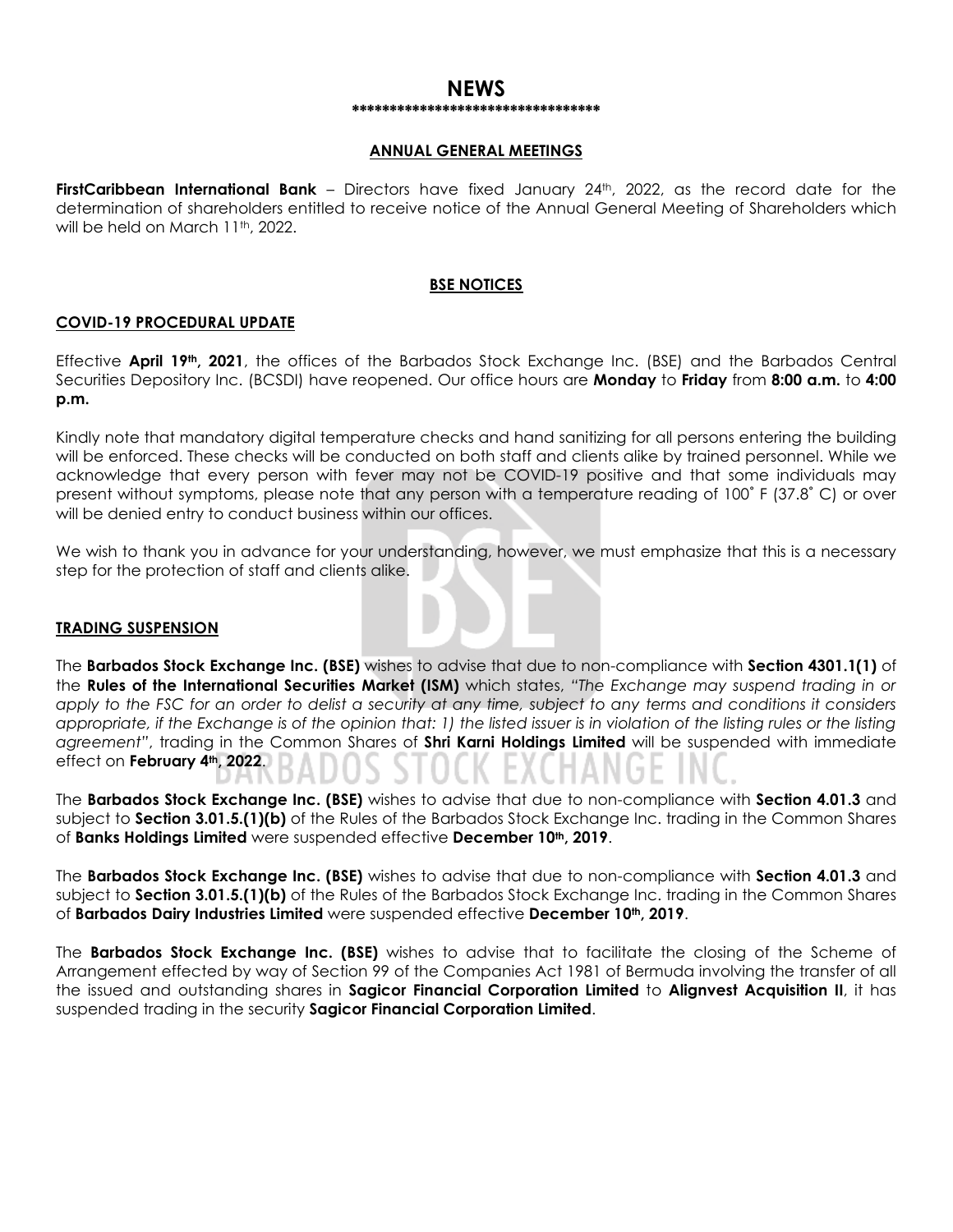| 8th Avenue Belleville, ST. MICHAEL. BARBADOS.   |                                  |                                  |                       |         |               | TEL:436-9871/72 FAX 429-8942 website: |                        | www.bse.com.bb      |              |                 |                    |  |
|-------------------------------------------------|----------------------------------|----------------------------------|-----------------------|---------|---------------|---------------------------------------|------------------------|---------------------|--------------|-----------------|--------------------|--|
|                                                 |                                  | <b>SHARE SUMMARY INFORMATION</b> |                       |         |               |                                       |                        |                     |              |                 |                    |  |
|                                                 |                                  |                                  | Tuesday March 1, 2022 |         |               |                                       |                        |                     |              |                 |                    |  |
| Company                                         | <b>Last Trade</b><br><b>Date</b> | Volume                           | High                  | Low     | Last<br>Close | Current<br>Close                      | <b>Price</b><br>Change | <b>Bid</b><br>Price | Ask<br>Price | <b>Bid Size</b> | Ask<br><b>Size</b> |  |
| ABV Investments Incorporated                    | 28-Jan-22                        |                                  |                       |         | \$0.30        | \$0.30                                |                        | \$0.01              | \$0.30       | 9,539           | 9,149              |  |
| <b>BICO Limited</b>                             | 17-Feb-22                        |                                  |                       |         | \$3.11        | \$3.11                                |                        | \$3.10              | \$3.11       | 70              | 1,830              |  |
| <b>Banks Holdings Limited -+</b>                | 09-Dec-19                        |                                  |                       |         | \$4.85        | \$4.85                                |                        | \$4.85              |              | 14,477          |                    |  |
| <b>Barbados Dairy Industries Limited -+</b>     | 04-Oct-19                        |                                  |                       |         | \$3.00        | \$3.00                                |                        |                     |              |                 |                    |  |
| <b>Barbados Farms Limited</b>                   | 01-Mar-22                        | 815                              | \$0.40                | \$0.40  | \$0.40        | \$0.40                                | \$0.00                 | \$0.40              | \$0.68       | 1,044           | 1,600              |  |
| Cave Shepherd and Company Limited               | 07-Jan-22                        |                                  |                       |         | \$4.20        | \$4.20                                |                        | \$4.20              | \$6.53       | 46              | 1,000              |  |
| FirstCaribbean International Bank               | 24-Feb-22                        |                                  |                       |         | \$1.70        | \$1.70                                |                        |                     | \$1.70       |                 | 23,356             |  |
| Eppley Caribbean Property Fund SCC - Dev Fund   | 01-Mar-22                        | 434                              | \$0.12                | \$0.12  | \$0.12        | \$0.12                                | \$0.00                 | \$0.12              | \$0.16       | 405,253         | 000,228            |  |
| Eppley Caribbean Property Fund SCC - Value Fund | 28-Feb-22                        |                                  |                       |         | \$0.54        | \$0.54                                |                        |                     | \$0.54       |                 | 62,392             |  |
| Goddard Enterprises Limited                     | 25-Feb-22                        |                                  |                       |         | \$2.20        | \$2.20                                |                        | \$2.16              | \$2.20       | 31,777          | 3,297              |  |
| Insurance Corporation of Barbados Limited       | 28-Jan-22                        |                                  |                       |         | \$1.78        | \$1.78                                |                        | \$1.78              | \$1.98       | 2,100           | 8,000              |  |
| One Caribbean Media Limited                     | 30-Mar-21                        | u.                               |                       |         | \$2.20        | \$2.20                                |                        |                     | \$2.20       |                 | 2,713              |  |
| Sagicor Financial Corporation Pref 6.5%         | $23$ -Jun-16                     |                                  |                       |         | \$2.26        | \$2.26                                |                        |                     |              |                 |                    |  |
| Sagicor Financial Corporation Limited -+        | 29-Nov-19                        |                                  |                       |         | \$2.80        | \$2.80                                |                        |                     |              |                 |                    |  |
| West India Biscuit Company Limited              | 24-Jan-22                        |                                  |                       |         | \$31.25       | \$31.25                               |                        | \$31.25             |              | 611             |                    |  |
| <b>Emera Deposit Receipt</b>                    | 14-Aug-20                        |                                  |                       |         | \$22.78       | \$22.97                               | \$0.19                 | \$23.00             |              | 30              |                    |  |
| <b>TOTAL SHARES BOUGHT &amp; SOLD</b>           |                                  | 1,249                            |                       |         |               |                                       |                        |                     |              |                 |                    |  |
|                                                 |                                  |                                  |                       |         |               |                                       |                        |                     |              |                 |                    |  |
| <b>Junior Market</b>                            |                                  |                                  |                       |         |               | $\sim$                                |                        |                     |              |                 |                    |  |
| <b>TOTAL SHARES BOUGHT &amp; SOLD</b>           |                                  |                                  |                       |         |               |                                       |                        |                     |              |                 |                    |  |
|                                                 |                                  |                                  |                       |         |               |                                       |                        |                     |              |                 |                    |  |
| <b>Fixed Income</b>                             |                                  |                                  |                       |         |               |                                       |                        |                     |              |                 |                    |  |
| GOB Series B                                    | 01-Mar-22                        | 40,318.27                        | \$65.00               | \$65.00 | \$60.00       | \$65.00                               | \$5.00                 | \$65.00             | \$80.00      | 959,681.73      | 2,732.00           |  |
| <b>GOB Series C</b>                             |                                  |                                  |                       |         |               |                                       |                        |                     |              |                 |                    |  |
| <b>GOB</b> Series D                             | 12-Nov-19                        |                                  |                       |         | \$50.00       | \$50.00                               |                        |                     | \$50.00      |                 | 65,000.26          |  |
| <b>GOB</b> Series F                             | 17-Feb-22                        |                                  |                       |         | \$89.00       | \$89.00                               |                        |                     |              |                 |                    |  |
| <b>GOB</b> Series I                             | 24-Mar-20                        |                                  |                       |         | \$65.00       | \$65.00                               |                        |                     | \$70.00      |                 | 19,617.00          |  |
| <b>TOTAL SHARES BOUGHT &amp; SOLD</b>           |                                  | 40,318.27                        |                       |         |               |                                       |                        |                     |              |                 |                    |  |
| * = Security is Trading X-Div                   |                                  |                                  |                       |         |               |                                       |                        |                     |              |                 |                    |  |
| *+* = Security is Suspended                     |                                  |                                  |                       |         |               |                                       |                        |                     |              |                 |                    |  |
| $**$ = Rights Issued                            |                                  |                                  |                       |         |               |                                       |                        |                     |              |                 |                    |  |